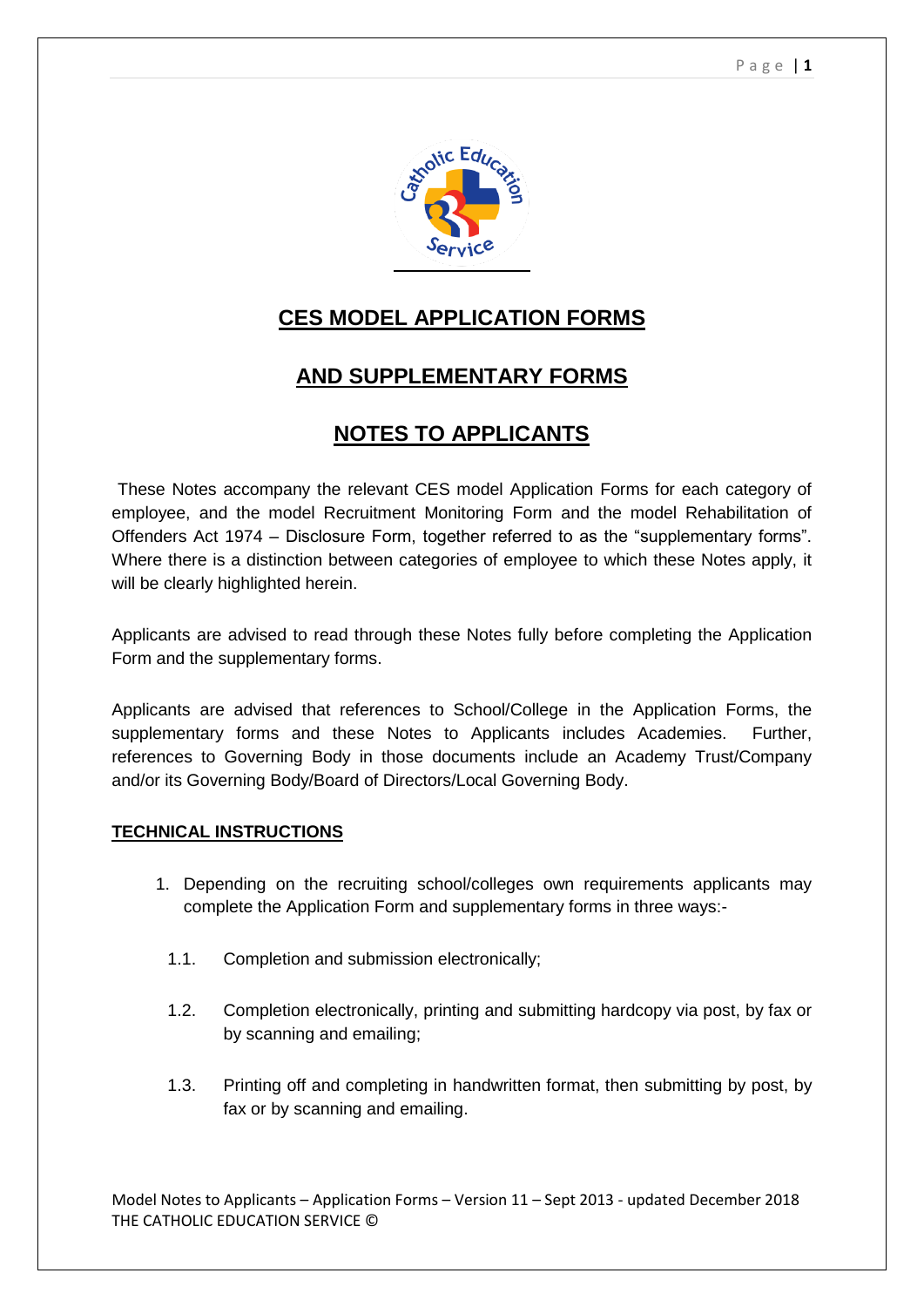- 2. Where applicants complete the Application Form and supplementary forms and submit by post, written acknowledgement of receipt will only be provided where the applicant has supplied a stamped addressed envelope with their posted application.
- 3. Where applicants are completing the Application Form and supplementary forms electronically, applicants should press the TAB button to proceed to the next section of the Application Form and/or supplementary forms.
- 4. **Where applicants run out of space to provide answers to any particular section of the Application Form, they must continue on the additional pages at the back of the Application Form clearly citing the section number (and sub-section number, where applicable) to which their answer refers**. They should also complete their name, date of birth and the post applied for at the top of each of the additional pages used.

## **GENERAL INFORMATION**

- 5. Applicants must ensure that they are using the most up to date version of the Application Form and supplementary forms. Where there is any doubt, applicants should contact the school/college where the position applied for is based, or the contact person mentioned in the details of the post.
- 6. Applicants are reminded that this is an application for a post in a Catholic Voluntary Aided School/Catholic Voluntary Academy (if applicable) where the Governing Body/Academy Trust is the employer and that the post will be subject to the terms and conditions of the appropriate CES model contract of employment. A copy of the relevant contract will be provided to the applicant if they are shortlisted for interview.
- 7. Applicants should note that, in accordance with the safeguarding vulnerable groups' regime, it is their responsibility to have made any necessary registrations relevant at the time of making this application which is required for people working or volunteering with children. Accordingly, applicants are put on notice that any offer of employment made will be conditional upon the results of checks from the Disclosure & Barring Service ("the DBS") and Employer Access Online (regarding teacher prohibition/disqualification from working with children and young people).
- 8. Before signing this form, applicants must ensure that every section has been completed. Failure to complete all relevant sections may result in an application being rejected.
- 9. All Application Forms, supplementary forms and any relevant documentary evidence should be sent to the school/college where the position applied for is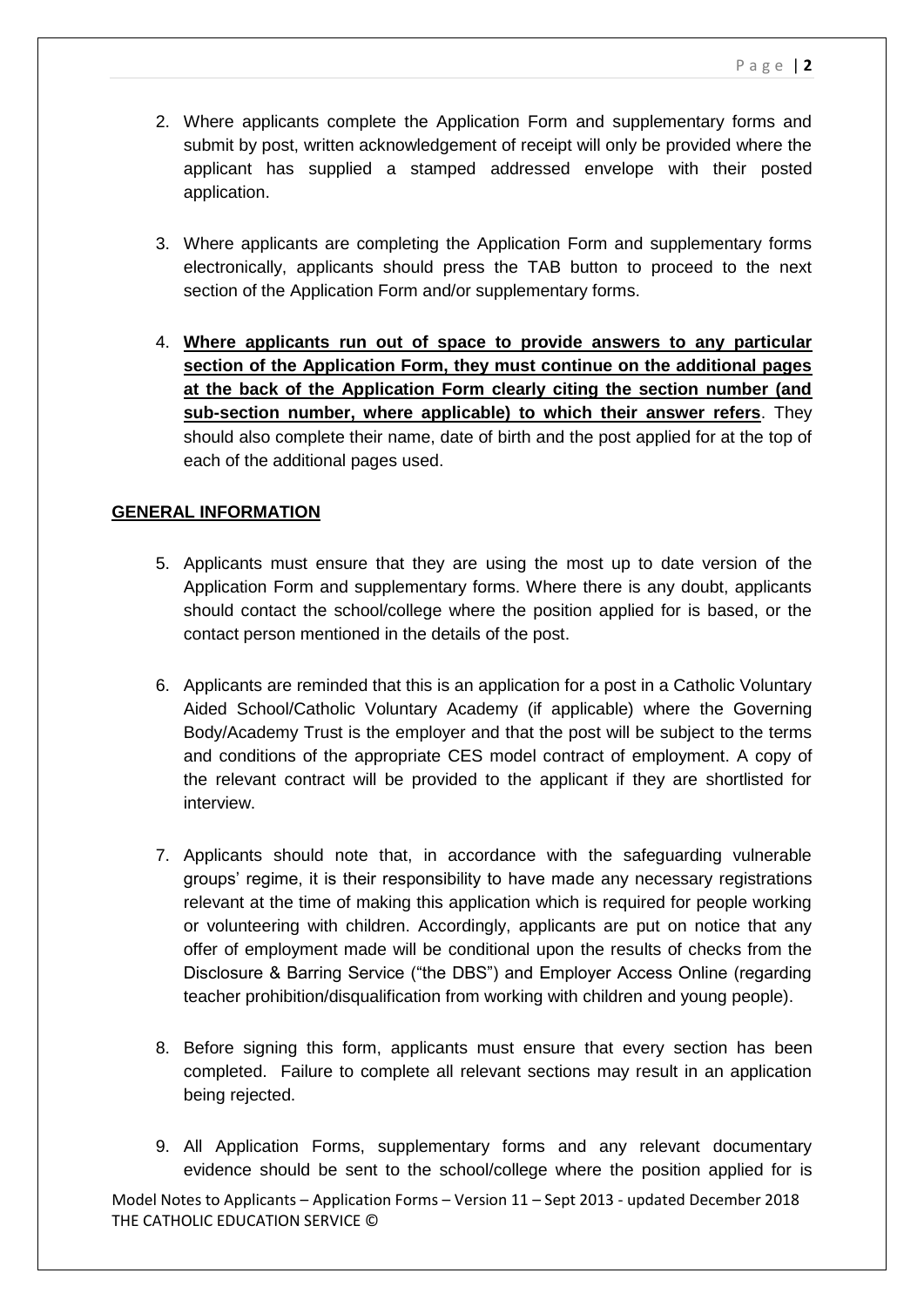based, or as instructed in the details of the post. Applicants should not return any Application Form and/or supplementary forms and/or any relevant documentary evidence to the CES. Any applications received by the CES will not be forwarded or returned but shall be securely disposed of.

# **THE APPLICATION FORM – GUIDANCE ON COMPLETING SPECIFIC SECTIONS**

Applicants are advised that the Governing Body complies with the School Standards and Framework Act 1998 and the Equality Act 2010.

# **Details of the Role Applied For**

Please delete whichever of "VA School" and "Voluntary Academy" does not apply.

# **10. Section 1 all Application Forms – Applicant's Personal Details**

Please ensure that any former names are provided where appropriate, for example, a maiden name or change of name by deed.

1.6 and 1.8 - Senior Leadership and Teacher Application Forms only – where you have obtained qualified teacher status from a jurisdiction other than England (1.6) or Wales (1.8) please insert your membership number for the relevant teaching profession regulator at 1.8 and provide details of the specific regulator on the additional pages at the back of the Application Form.

1.9 and 1.10 – Senior Leadership and Teacher Application Forms and 1.4 and 1.5 – Support Staff and Lay Chaplain Application Forms – if you have undergone a Disclosure & Barring Service check in your current/previous employment, please provide your DBS number and date of last check.

# **11. Details of Applicant's Present Employment**

## **Section 2 all Application Forms**

2.1 – if the applicant is not currently employed they should tick the box that says "no" and proceed to Section 3.

# **12. Applicant's Employment History and Professional Experience (for Support Staff and Lay Chaplain this section is entitled "Applicant's Employment History and Work Experience")**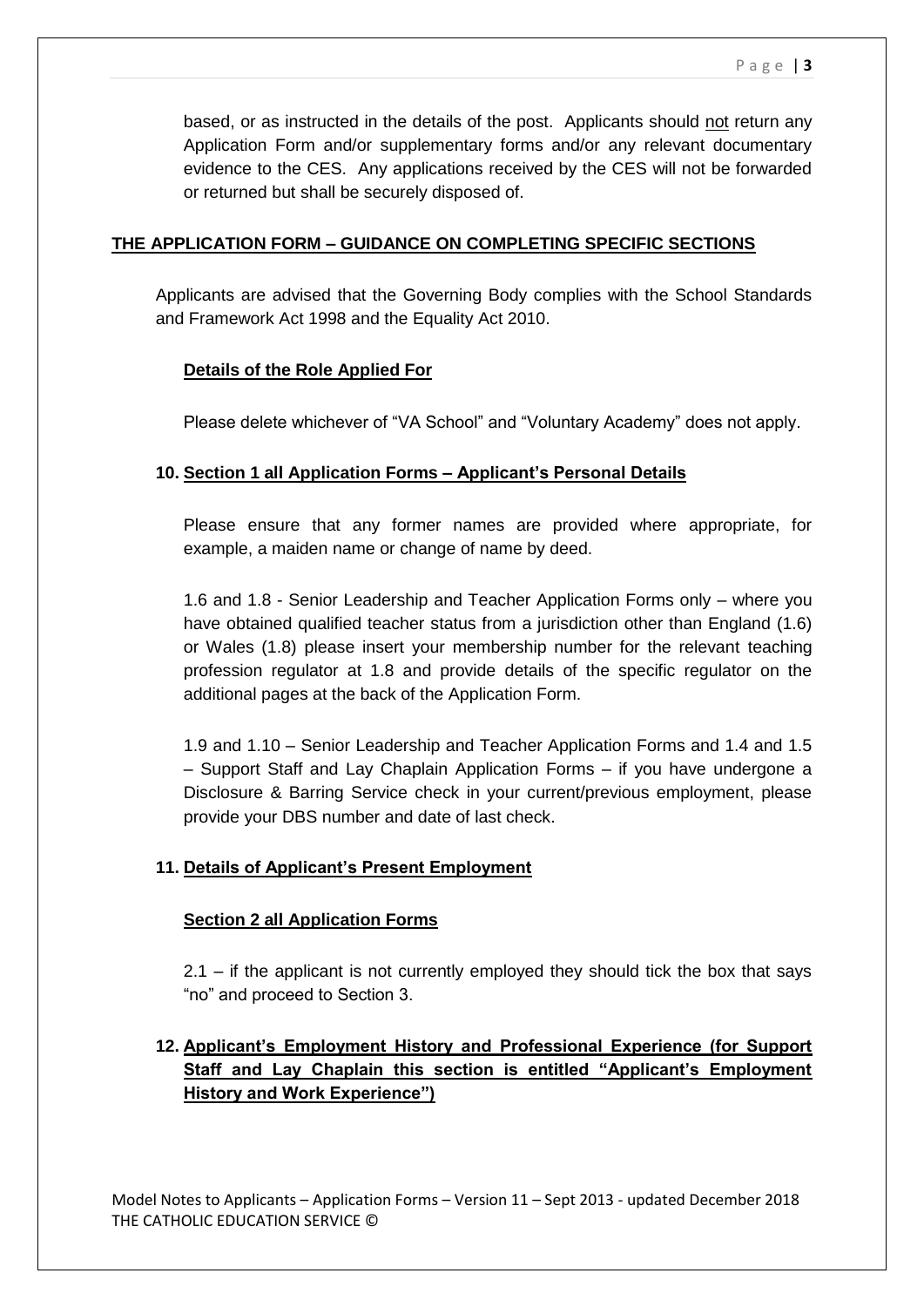## **Section 3 all Application Forms**

Applicants should provide full and accurate details of relevant employment history and professional or work experience. They should not repeat the information provided at Section 2 (if applicable) relating to present employment. Where the applicant is a student seeking a first time appointment they should provide details of teaching practice to date (if applicable).

## **13. Other Employment/Work Experience**

# **Section 4 Senior Leadership and Teacher Application Forms and Section 3 Support Staff and Lay Chaplain Application Forms**

4.1 - Applicants should provide details of all other employment and paid or unpaid experience after the age of 16 (e.g. employment unrelated to the teaching profession, voluntary work etc).

4.2 – Applicants must ensure that there are no gaps in the chronology of their education and/or employment history from the age of 16 to the present day. Section 4.2 should be used to account for any gaps, for example, for time spent raising a family or travelling etc. Failure to provide a full account may lead to an application being rejected. (Applicants completing the Support Staff or Lay Chaplain Application Form must complete the corresponding section, which is section 3.2).

4.3 – Applicants must declare whether they have ever been ordained and/or been a member of a religious community. Where the answer to this question is 'yes', the Applicant must provide full details and expect that this will be discussed in more detail if they are successfully shortlisted for interview, more particularly in relation to their Canonical status and whether the Applicant is subject to any restrictions which may affect their suitability for appointment to the post applied for. (Applicants completing the Support Staff or Lay Chaplain Application Form must complete the corresponding section, which is section 3.3)

### **14. Post-11 Education and Training**

## **Section 5 Senior Leadership and Teacher Application Forms and Section 4 Support Staff and Lay Chaplain Application Forms**

Applicants should provide details of education received in this country and/or abroad, academic vocational qualifications obtained including degrees, with class and division, and Teacher Certificates. Applicants must include postgraduate and professional qualifications. Applicants are advised that they may be required to produce evidence of qualifications attained.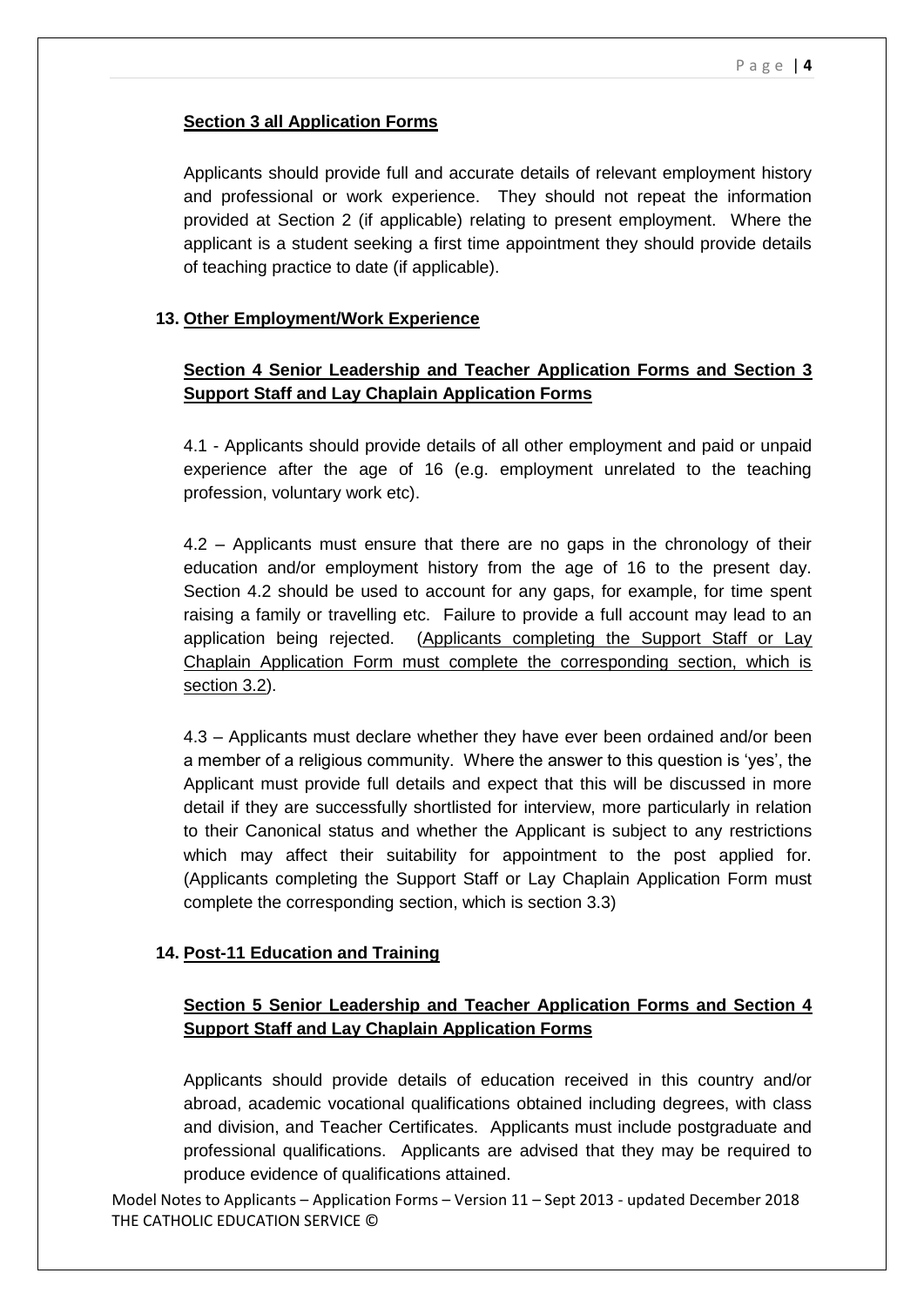Catholic Certificate in Religious Studies ("CCRS") – this was formerly known as the Catholic Teachers' Certificate and Certificate in Religious Education.

Teacher post Application Forms only - require the Applicant to state which subjects they are qualified to teach, other subjects for which they may have experience to teach, and give details of any other specialisms and special areas of teaching interest.

Section 5.1 – Senior Leadership posts only - the CES recognises that NPQH is no longer a mandatory requirement in England but applicants should still provide details of NPQH where requested in the Application Form as a potentially desirable qualification. Applicants for Headteacher posts in Wales must provide details of NPQH as this remains a mandatory requirement for first Headship appointments.

## **15. Supporting Statement**

# **Section 8 Senior Leadership and Teacher Application Forms and Section 6 Support Staff and Lay Chaplain Application Forms**

Applicants should ensure that their supporting statement is clear and concise and does not exceed 1,300 words. It is preferable, although not compulsory, that the supporting statement is word-processed.

### **16. References**

# **Section 9 Senior Leadership and Teacher Application Forms and Section 7 Support Staff and Lay Chaplain Application Forms**

All applicants are required to provide details of at least two, and up to three, referees. A referee who is a current or former employer must have full access to the applicant's personnel records. This is in order to ensure that the information provided is accurate.

However, there may be situations where the referee does not have full access to an applicant's records for data protection and privacy reasons. If that is the case, the referee will need to be in a position to complete the reference to an acceptable standard with information relating to the applicant's dates of employment. All posts are subject to satisfactory references.

It is the applicant's responsibility to ensure that they have obtained their nominated referees' explicit consent to pass on their contact details to the school. Not only is this a matter of courtesy but ensures that the General Data Protection Regulation is being complied with.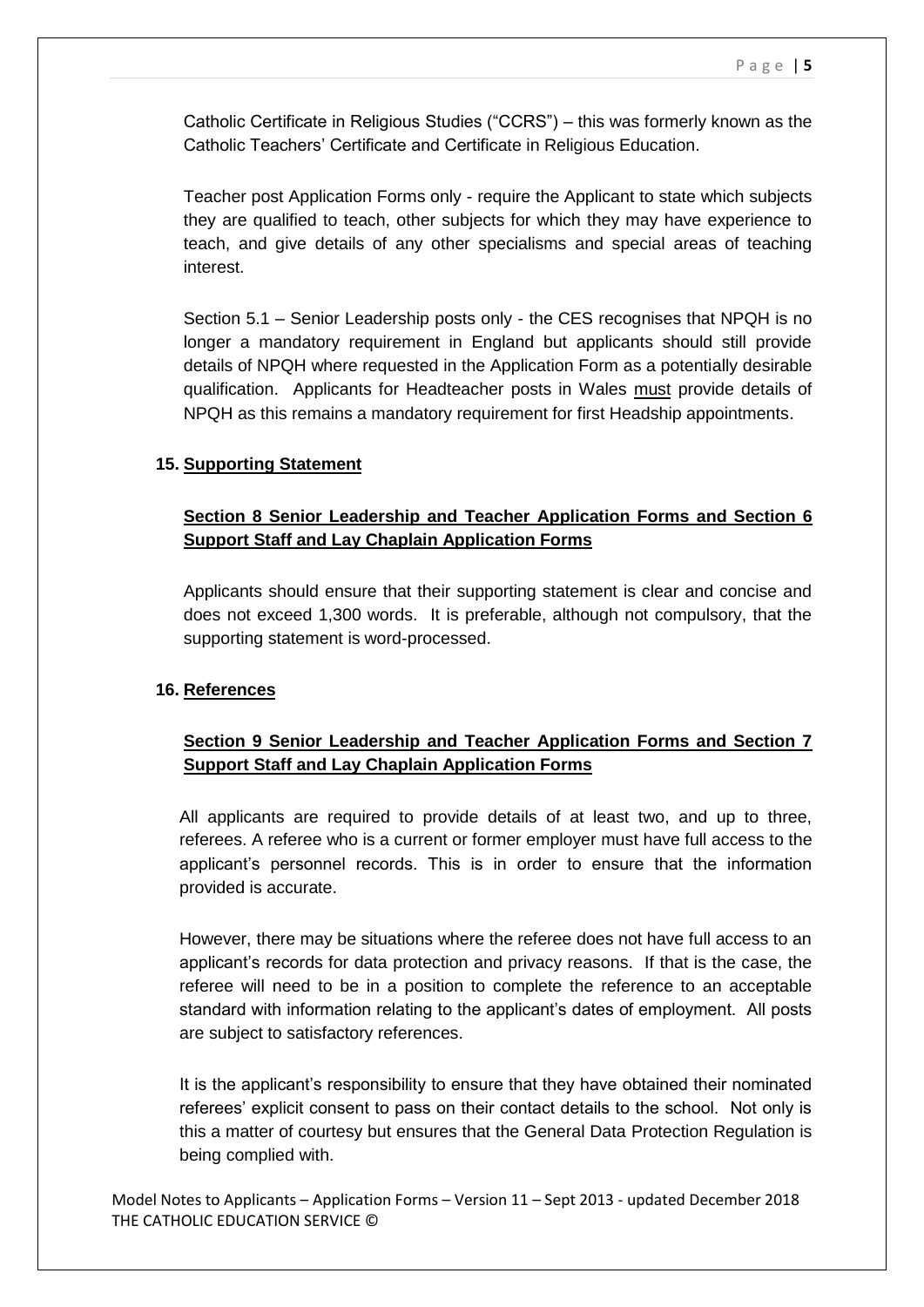Applicants are advised that schools/colleges designated with a religious character in England and Wales are permitted by law to require certain posts to be filled by practising Catholics. In certain specific circumstances, it is possible that a temporary post may be filled by a person who is not a practising Catholic and there is no intention to deter suitable applicants from expressing their interest.

**Senior Leadership posts** – Applicants are advised that the 'Memorandum on Appointment in Teachers To Catholic Schools' (amended September 2014), provides that 'the posts of Headteacher or Principal, Deputy Headteacher or Deputy Principal and Head or Coordinator of Religious Education are to be filled by practising Catholics'. The Memorandum may be viewed by visiting the CES's website at: http://www.catholiceducation.org.uk/employmentdocuments/recruitment-process/item/1000049-memorandum-on-appointment-ofteachers-to-catholic-schools

**Teacher posts** – Applicants are advised that schools/colleges are entitled to give priority to Catholic applicants. A higher degree of priority may be given to practising Catholic applicants but applications from all Catholic applicants (whether practising or not) are eligible to be given priority over applicants who are not Catholic. Nevertheless, applicants who are not Catholics are welcome to apply.

**Support Staff posts** – Applicants are advised that schools/colleges (in England only) are entitled to give priority to Catholic applicants where it can be demonstrated that attaching this requirement to a particular post is a proportionate means of achieving a legitimate aim (commonly known as a "genuine occupational requirement"). The recruitment documentation should make clear whether this requirement applies to the post.

**Definition of "practising Catholic"\_** Schools/colleges may provide guidance to the applicant regarding the definition of a "practising Catholic" with the application pack and/or in the event that the applicant is shortlisted for interview.

**In summary, all suitably qualified Catholic applicants, regardless of the teaching post for which they are applying, are eligible to be given preference over applicants who are not Catholic. Practising Catholic applicants should nominate their Parish Priest as one of their referees. Those applicants applying for permanent Senior Leadership posts referenced in the Memorandum must provide such details.**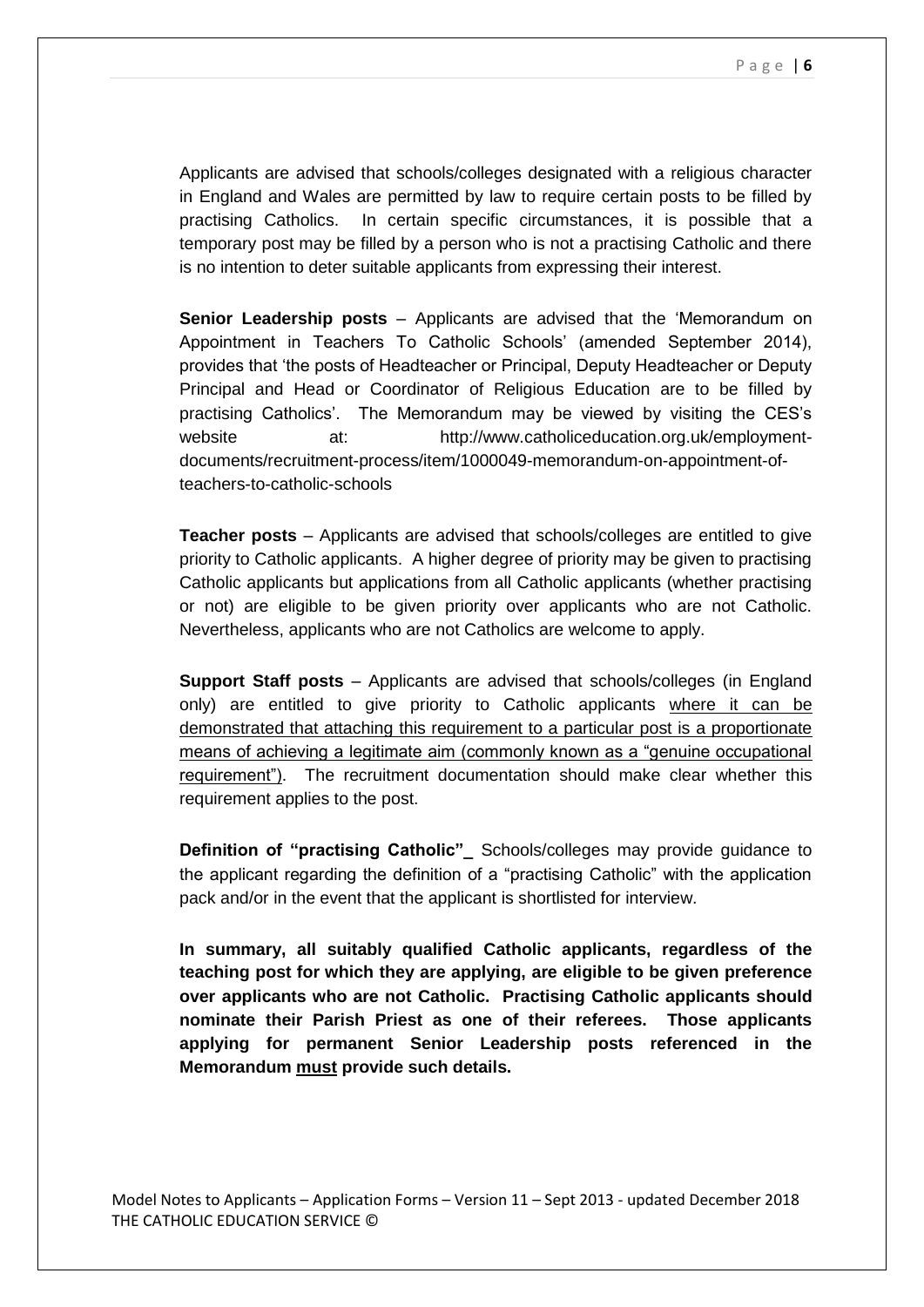**For other teaching posts, Catholics who do not consider themselves to be "practising" may provide a copy of their baptism certificate with their application form, instead of providing a Priest's reference. Alternatively, they should provide details of the name and address of the Parish where they were baptised and the date of their baptism. For support staff posts, the recruitment documentation should make clear whether being a Catholic is a requirement for the post.** 

Notes (i) – Applicants must advise the school/college if they do not want them to contact any of their referees and provide reasons. For example, where applicants are currently employed, they may not wish the school/college to contact their employer until such time that they have given notice to terminate their employment.

Section 9.2 Senior Leadership and Teacher Application Forms and Section 7.2. Support Staff and Lay Chaplain Application Forms – In the event that an applicant is appointed, any failure to disclose the existence of a relationship, whether it be by marriage, blood or as co-habitee, between the applicant or their spouse/civil partner/partner with a member, or an employee, of the Governing Body of the school/college where the post is situated may be considered a disciplinary offence warranting summary dismissal.

## **17. Immigration, Asylum and Nationality Act 2006**

# **Section 13 Senior Leadership and Teacher Application Forms and Section 11 Support Staff and Lay Chaplain Application Forms**

In accordance with the legal requirements of the Immigration, Asylum & Nationality Act 2006 ("the 2006 Act") (as amended) the Governing Body is under a legal duty to require all members of staff to provide documentary evidence of their entitlement to undertake the position applied for and to ensure that they have an ongoing entitlement to live and work in the UK. These checks need to be carried out for every person the Governing Body employs regardless of race, ethnicity or nationality. Therefore, on conditional offer of employment, and before a successful applicant commences their post, they must provide supporting evidence of their right to live and work in the UK. Generally speaking, the provision of one of the documents listed below will be sufficient proof but applicants are advised to consider the UK Visas and Immigration requirements for preventing illegal working in the UK for a full list of documents that may prove such entitlement which can be found on the Home Office's website.

The most common proof of entitlement documents are: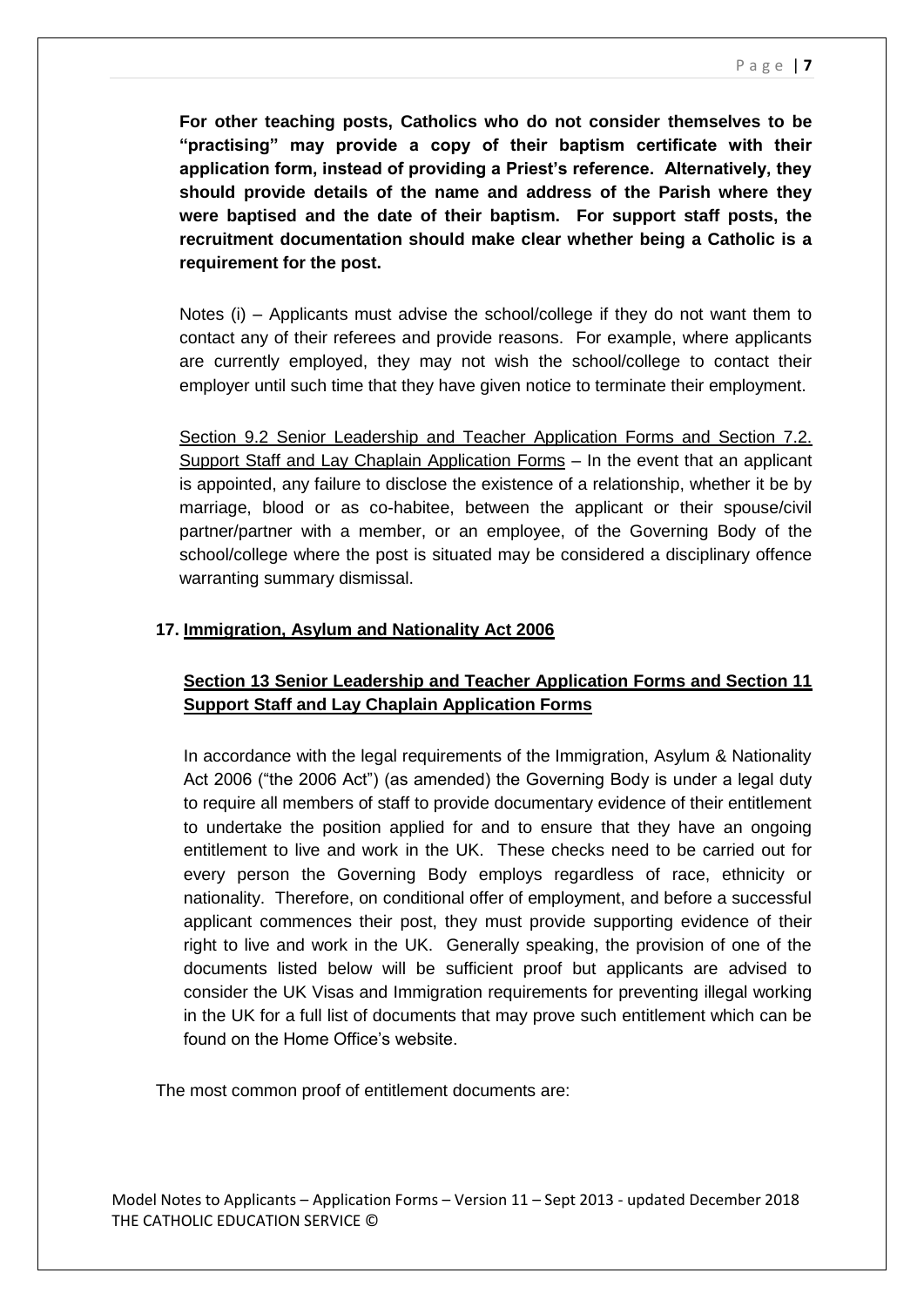- (a) A passport showing that the holder, or a person named in the passport as the child of the holder, is a British citizen or a citizen of the UK and Colonies having the right of abode in the UK.
- (b) A passport or national identity card showing that the holder, or a person named in the passport as the child of the holder, is a national of a European Economic Area country or Switzerland.
- (c) A Registration Certificate or Document Certifying Permanent Residence issued by the Home Office to a national of a European Economic Area country or Switzerland.
- (d) A Permanent Residence Card issued by the Home Office to the family member of a national of a European Economic Area country or Switzerland.
- (e) A current Biometric Immigration Document (Biometric Residence Permit) issued by the Home Office to the holder indicating that the person named is allowed to stay indefinitely in the UK, or has no time limit on their stay in the UK.
- (f) A current passport endorsed to show that the holder is exempt from immigration control, is allowed to stay indefinitely in the UK, or has no time limit on their stay in the UK.
- (g) A current Immigration Status Document issued by the Home Office to the holder with an endorsement indicating that the named person is allowed to stay indefinitely in the UK or has no limit on their stay in the UK, together with an official document giving the person's permanent National Insurance number and their name issued by a Government agency or a previous employer.

The above list is non-exhaustive.

## **18. IMMIGRATION ACT 2016**

# **Section 14 Senior Leadership and Teacher Application Forms and Section 12 Support Staff and Lay Chaplain Application Forms**

Part 7 of the above Act places a legal duty on those recruiting staff to work in public facing roles within the public sector. Public facing roles within the public sector would include leadership teams, teachers, support staff and others employed to work in state schools. The said duty is to ensure that the applicant is fluent in English or Welsh, as applicable.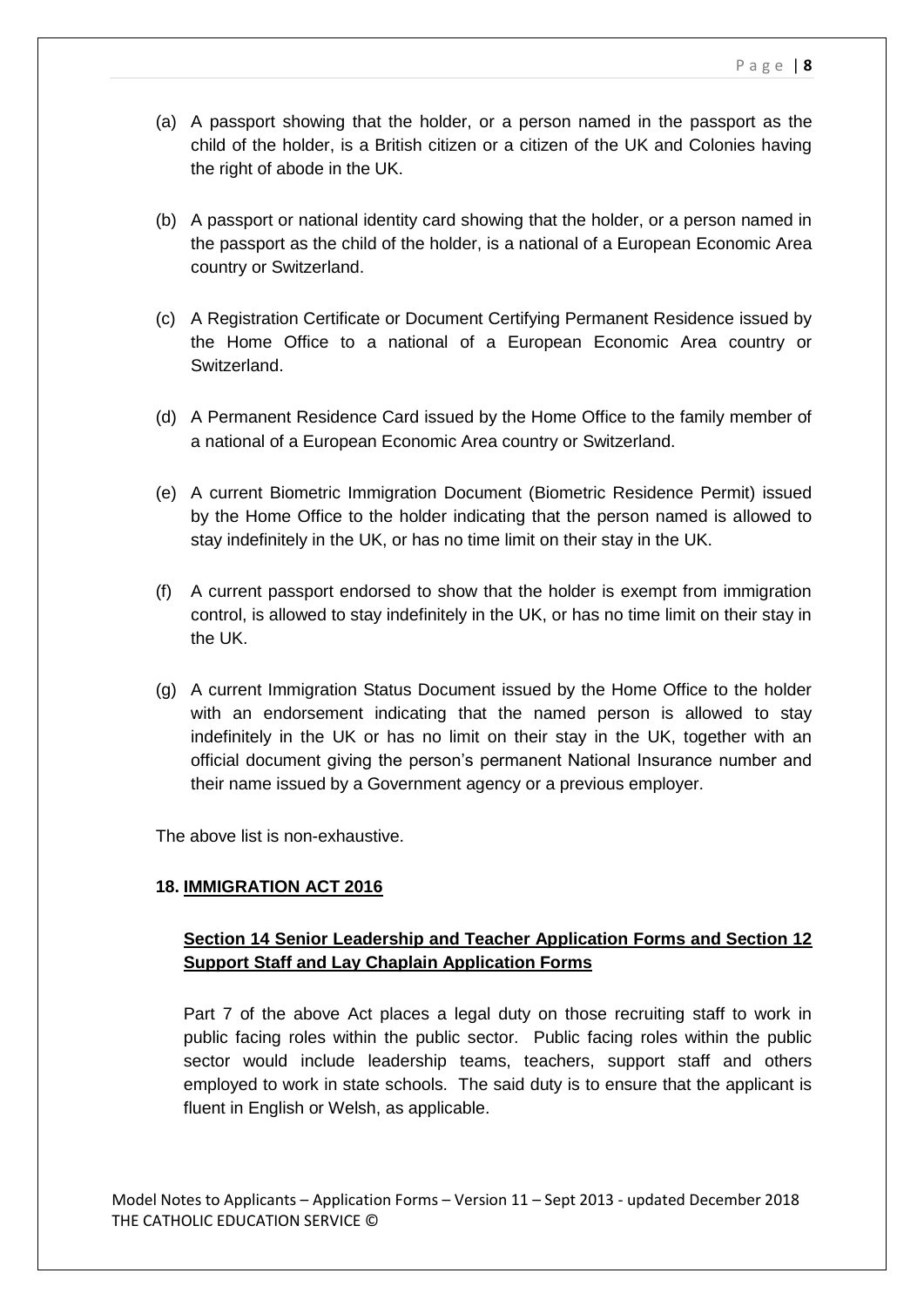The government has produced a code of practice to guide employers on how to implement the requirement without breaching the provisions of the Equality Act 2010.<sup>1</sup>

It is important not to discriminate on the basis of accents and dialects, as this could amount to discrimination on the grounds of race. Note that there is no requirement to test existing staff who are already employed at the school and the code of practice should be considered when recruiting new applicants.

### **19. Declaration**

# **Section 15 Senior Leadership and Teacher Application Forms and Section 13 Support Staff and Lay Chaplain Application Forms**

The Governing Body has a duty to make a report where the applicant provides false information in prescribed circumstances in accordance with the Education Act 2002.

### **SUPPLEMENTARY FORMS**

### **20. Recruitment Monitoring Form**

Applicants are not required to complete the Recruitment Monitoring Form, however, if they do, they will be helping the school/college to fulfil its duties under the Equality Act 2010.

The Recruitment Monitoring Form will be used purely for monitoring and statistical purposes and will not form part of the application or the recruitment process. The persons involved in the recruitment process will not have sight of the completed Recruitment Monitoring Form.

Where applicants wish to complete the Recruitment Monitoring Form they should return it *with* their completed application but in a *separate* sealed envelope clearly marked "Confidential – F.A.O: Recruitment Monitor".

 $1$  See:

 $\overline{\phantom{a}}$ 

[https://assets.publishing.service.gov.uk/government/uploads/system/uploads/attachment\\_data/file/573013/](https://assets.publishing.service.gov.uk/government/uploads/system/uploads/attachment_data/file/573013/english_language_requirement_public_sector_workers_code_of_practice_2016.pdf) english language requirement public sector workers code of practice 2016.pdf